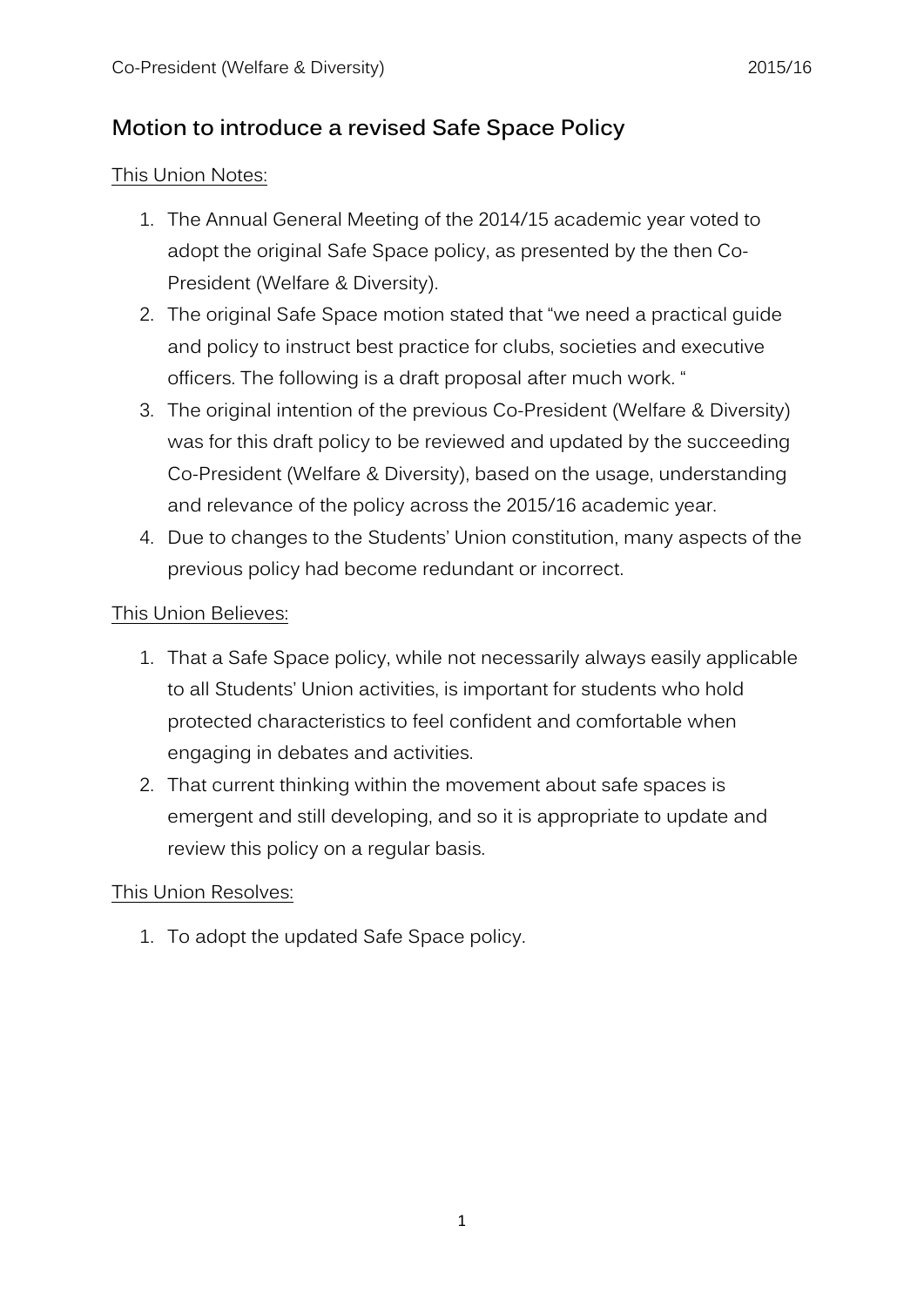**Proposed:** Jack Kilker – Co-President (Welfare & Diversity)

**Seconded:** Brianna Middleton Macpherson – Co-President (Societies & Media)

Alex Reilly – Co-President (Sports & Development)

Brianna Middleton Macpherson – Co-President (Societies & Media)

Laura Lewis – Co-President (Welfare & Diversity) Elect

Pippa Gentry – Co-President (Societies & Media) Elect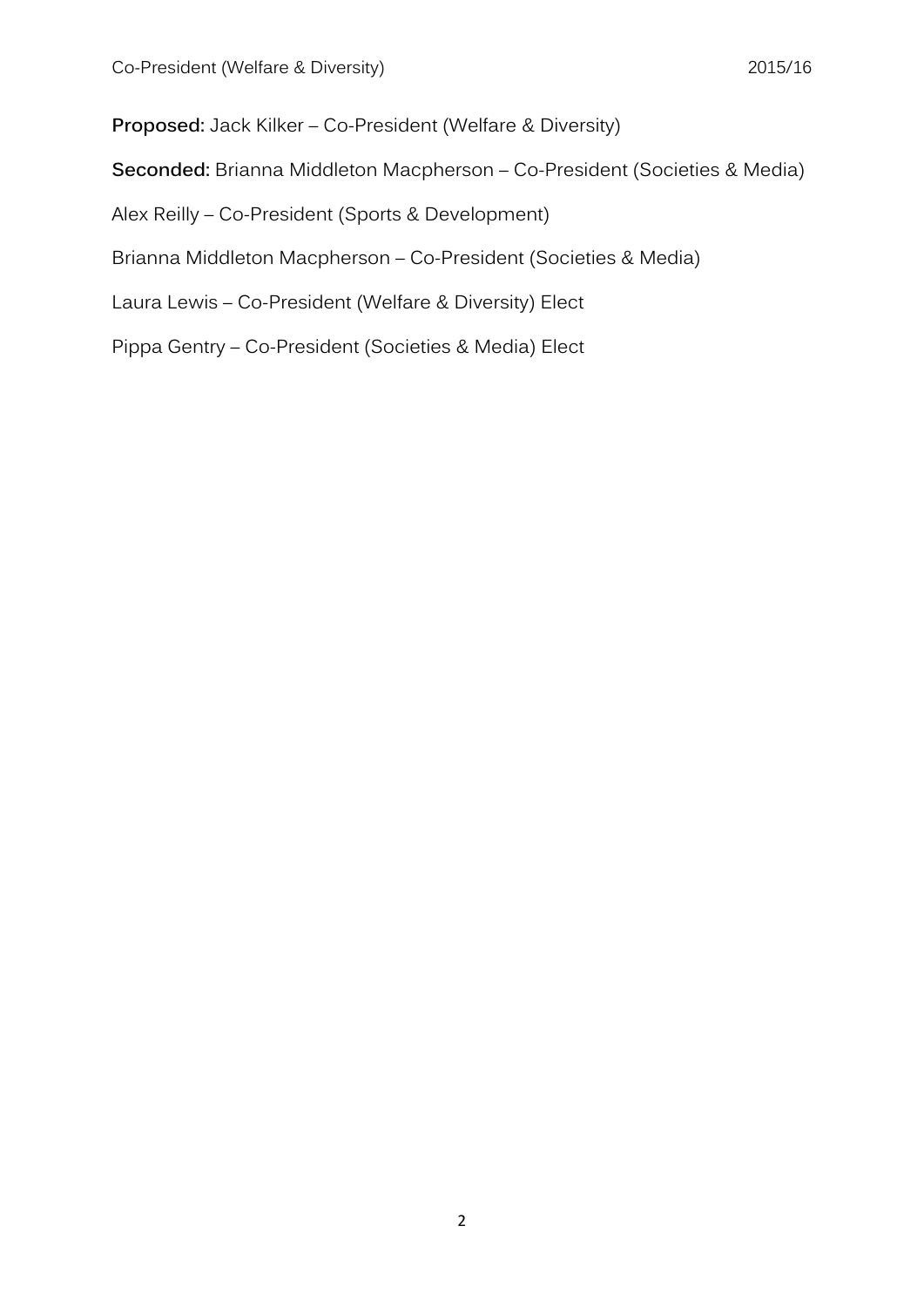

# Students' Union Safe Space Policy

# **1. Introduction**

- 1.1. As outlined in our Equal Opportunities Policy, the Students' Union, Royal Holloway, University of London (referred to as the Students' Union throughout the rest of this document) is an organisation that values inclusivity. As such we are committed to creating a positive environment in which all members and students are treated fairly, equally and with dignity and respect. Our core purpose is to represent all of our students and endeavour to ensure their time at university is as enjoyable and rewarding as possible.
- 1.2. To help achieve this, many Students' Unions have created their own Safe Space Policies inspired by the NUS. These policies apply to all of their events, spaces, activities and services.
- 1.3. This policy seeks to enable equal participation by creating a safe, tolerant and inclusive environment where all students are free from bullying, harassment, intimidation, aggressive, violent, oppressive and discriminatory behaviour.
- 1.4. The aims of this policy are to:
	- 1.4.1. Define a safe space, and who it affects (our members)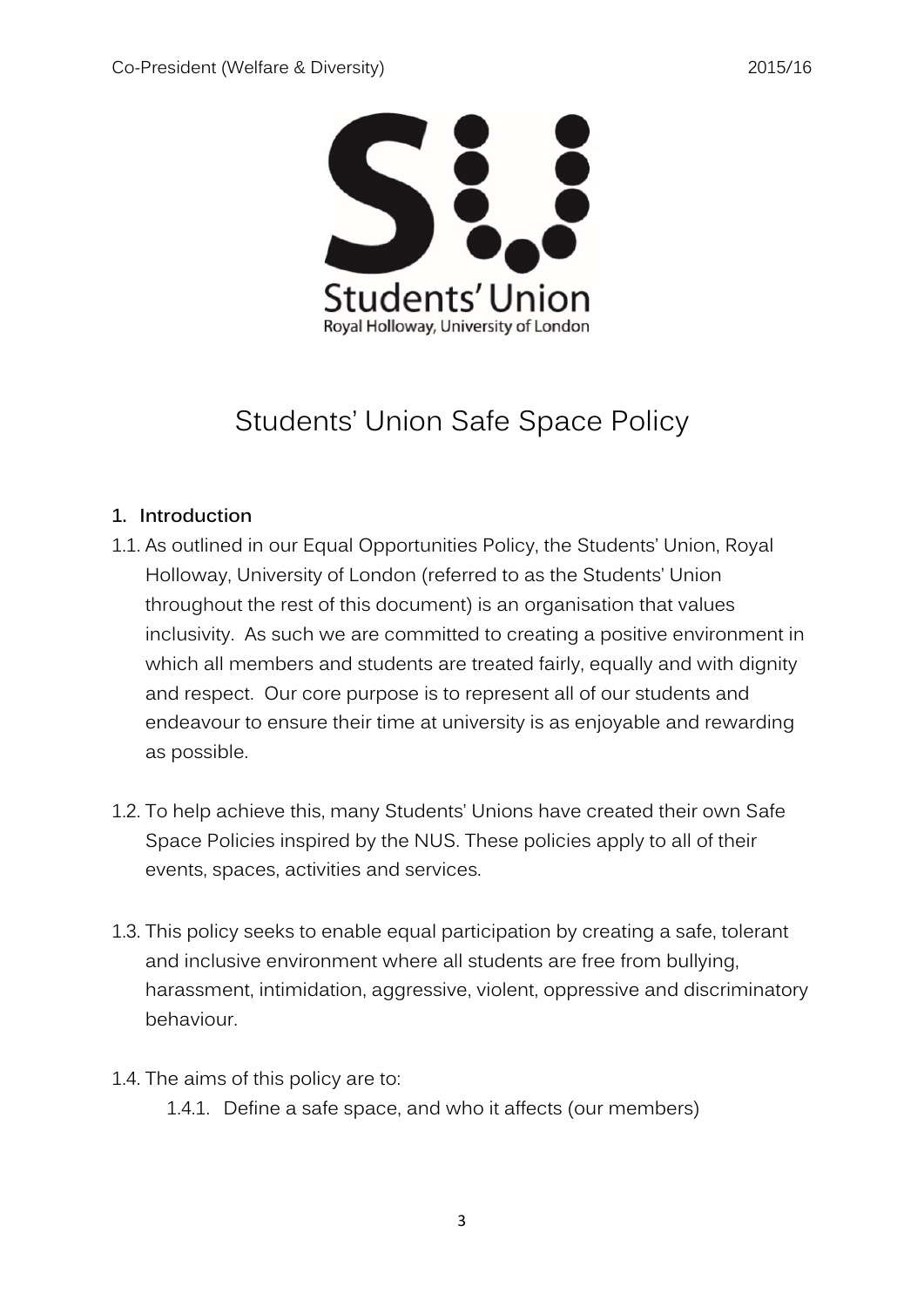- 1.4.2. Set out the Students' Union's commitment to safe spaces, and to guarantee members that concerns around safe spaces will be taken seriously
- 1.4.3. Set out how and where the responsibility lies so that safe space concerns can be raised and resolved
- 1.4.4. Provide guidance on how to run a Safe Space

# 2. **What is a Safe Space?**

- 2.1. Our Safe Space Policy means that every member should feel welcome to participate in empowering, non-judgemental and non-threatening discussions, activities, services and events. Members should be free from intimidation, harassment and the deliberate, or negligent, creation of unsafe or unwelcoming conditions.
- 2.2. All students should be free from prejudice or discrimination regardless of identifying with any of the protected characteristics established in the Equality Act 2010 (race, age, disability, sex, sexual orientation, gender reassignment, maternity and paternity, marital status and civil partnership, religion and belief) but also including mental or physical health and/or ability, HIV status, political beliefs and affiliation, socio-economic status or any other form of distinction.
- 2.3. Safe Space does not mean "no debate" it means discussing issues so that individuals or groups don't feel threatened or unsafe. Upholding a safe space policy means that all students can have their say without intimidation. The Students' Union believes strongly in the right to free speech, but acknowledges that this shouldn't be to the detriment of the rights of other individuals and groups. Intention to incite hatred is never acceptable.
- 2.4. Having a Safe Space Policy suggests that there will be incidents where people do not feel safe. It is important to recognise that there will be limitations, and that the policy on its own is no guarantee to automatically creating a safe space. All members are covered by this policy, and it is therefore encouraged to be mindful of the barriers members might face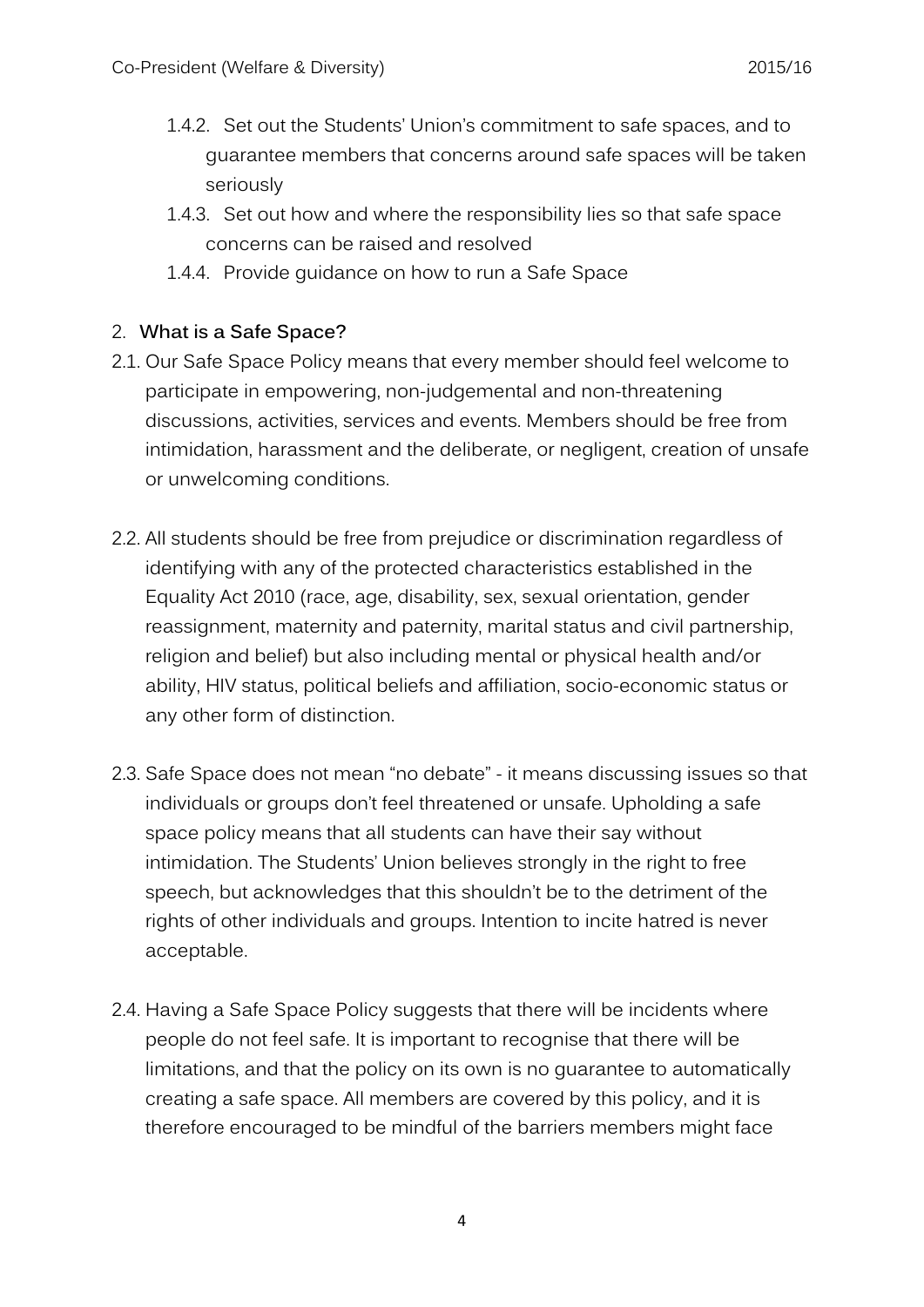around raising issues, and that discrimination can occur whenever it is not consciously challenged.

#### 3. **Responsibilities**

- 3.1. This policy is applicable to all Students' Union members participating in any group, event or forum associated or affiliated with the Students' Union, or a Students' Union representative group, both physical and online.
- 3.2. Every member of the Students' Union has a responsibility to challenge unacceptable conduct, whenever they feel safe, able, and informed enough to do so. Members should respond constructively whenever challenged.
- 3.3. All members of the Students' Union are accountable for their own language and behaviour. If behaviour is reported that is not in accordance with this policy, members may be asked to leave a physical space or online forum by the moderator or event organiser.
- 3.4. Students' Union elected representatives will receive specific training on the Students' Union Safe Space Policy at elected representative training. Representatives will sign this policy on behalf of their club, society or representative group, along with the Sabbatical Officers.
- 3.5. The event organiser is responsible for upholding the Safe Space policy at any event, and for informing speakers of the policy beforehand. If the event is a discussion or debate panel, the responsibility for maintaining a Safe Space lies with the event organiser and/or the chair of the discussion.

#### 4. **Communication**

4.1 All Students' Union members are responsible for familiarising themselves with this policy.

- 4.2 The Students' Union will highlight this policy to students and others through:
	- 4.2.1 Policy available on the Students' Union website
	- 4.2.2 Training and Information provided for all elected representatives
	- 4.2.3 An announcement at the start of each democratic meeting (including Councils and All Student Meetings) and debates or discussions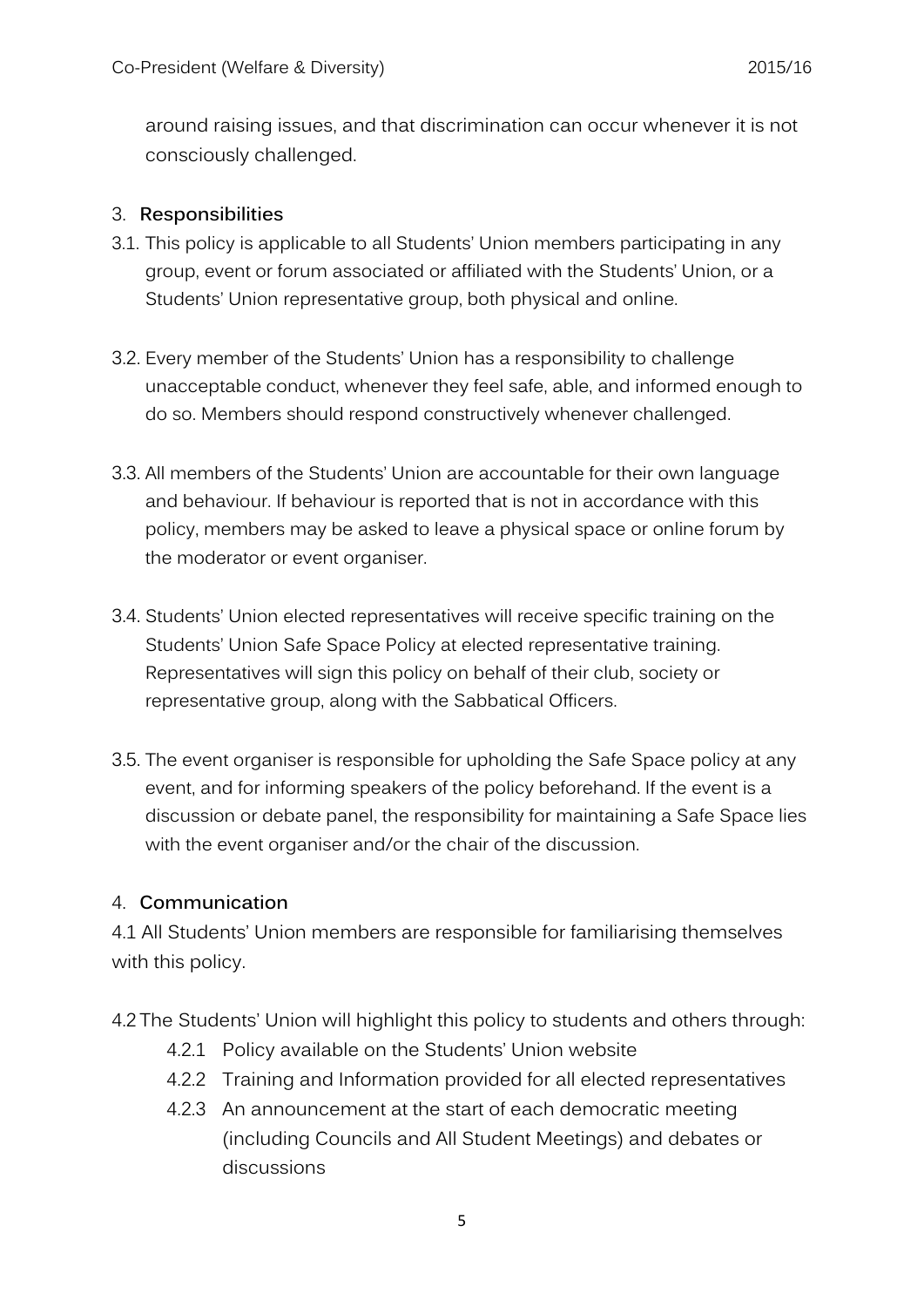### 4.2.4 Any other appropriate method

4.2 If an event organiser or moderator is seeking to introduce a space as safe, they might refer to the following as a suggested introduction to the implications of the Policy:

"Student's Union Royal Holloway has a Safe Space Policy. This means that every member should feel welcome to participate in an empowering, nonjudgemental and non-threatening space. By being in this space, you are agreeing to abide by this policy.

If you feel that this Safe Space Policy has been breached, please bring this to the attention of the moderator/event organiser, who will treat it seriously and confidentially. A full copy of the policy is available on the Students' Union website (link)"

### 5. **Content Warnings**

- 5.1. Content warnings are considered good practice, but should only be used if the event organiser or moderator fully understand them. Contact one of the Sabbatical Officers, as appropriate, for more information about content warnings and how to use them effectively.
- 5.2. Online Moderators should encourage members to use content warnings before posting comments or links which contain potentially harmful terms or acts, such as references to abuse, prejudice or acts of violence (nonexhaustive list). An initial warning should be issued to any member failing to use content warnings after these have been sufficiently explained, in the event of a complaint being made.

# 6. **In the event of a breach of Safe Space Policy**

- 6.1. An individual seeking to raise an issue should initially seek to speak to the offender, if they feel comfortable and able to do so. If this is not the case, the complaint should be made to the online moderator or event organiser.
- 6.2. Upon receipt of a complaint of a breach of the Safe Space Policy, the online moderator or event organiser should issue an initial warning to the individual accused. If the behaviour persists, the online moderator or event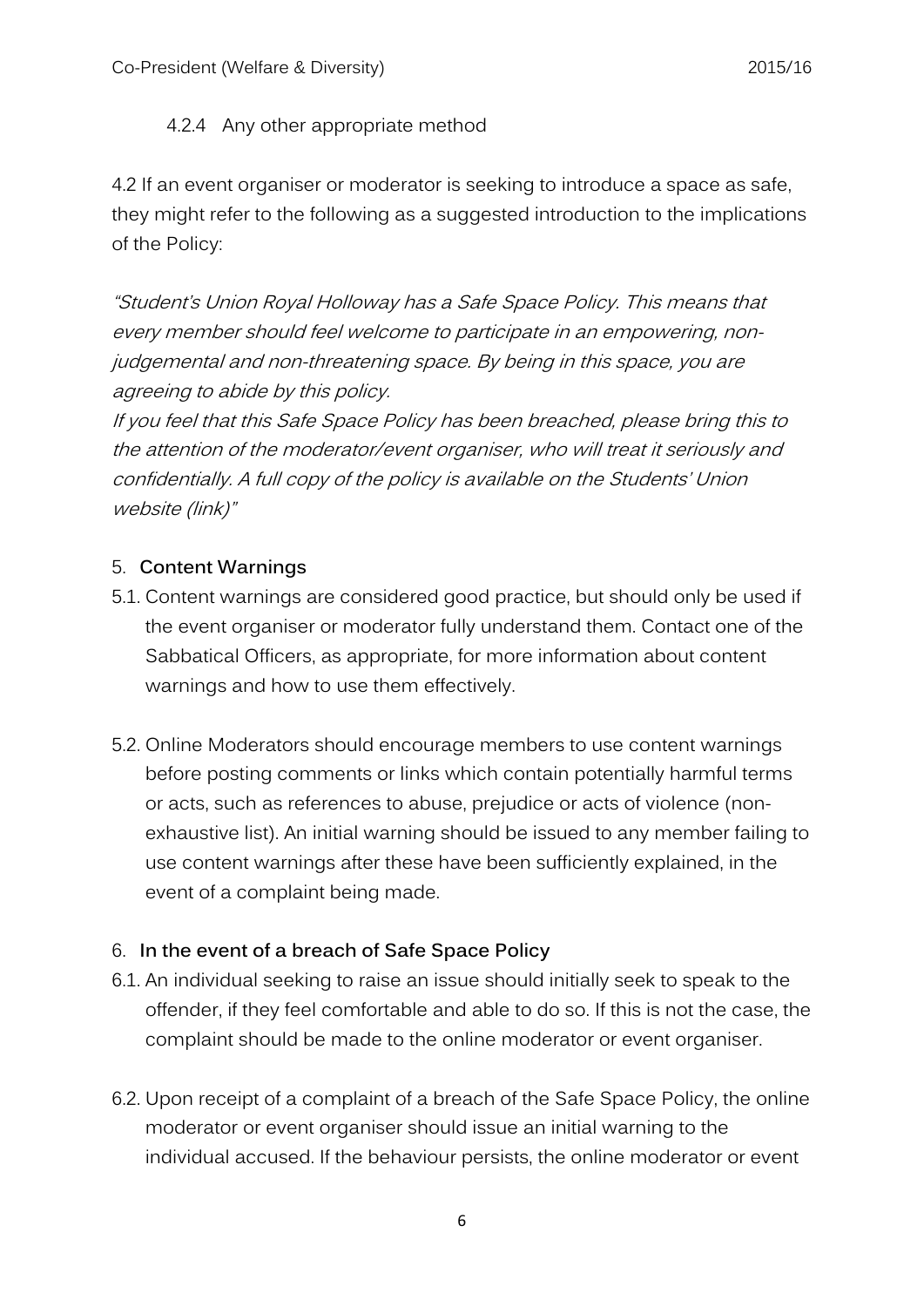organiser may ask the individual to leave the physical space, or remove them from the online space.

- 6.3. Whenever an initial warning is issued by an online moderator or event organiser, the individual should be made aware that a second warning will result in them being asked to leave the space on either a temporary or permanent basis, as decided by the online moderator or organiser.
- 6.4. If the matter is still not resolved, or individuals wish to pursue it further they should raise it as a complaint, via email, with the Students' Union President, who can trigger the Members Disciplinary Process, in line with the Students' Union Constitution.
- 6.5. In the event of a warning issued against an individual, or of that individual being removed from an online or physical space, and the individual believes that this has been issued unfairly, they may have grounds for an appeal. They should, first and foremost, contact the Students' Union President, who can refer to the Students' Union Constitution and the Appeals Processes.